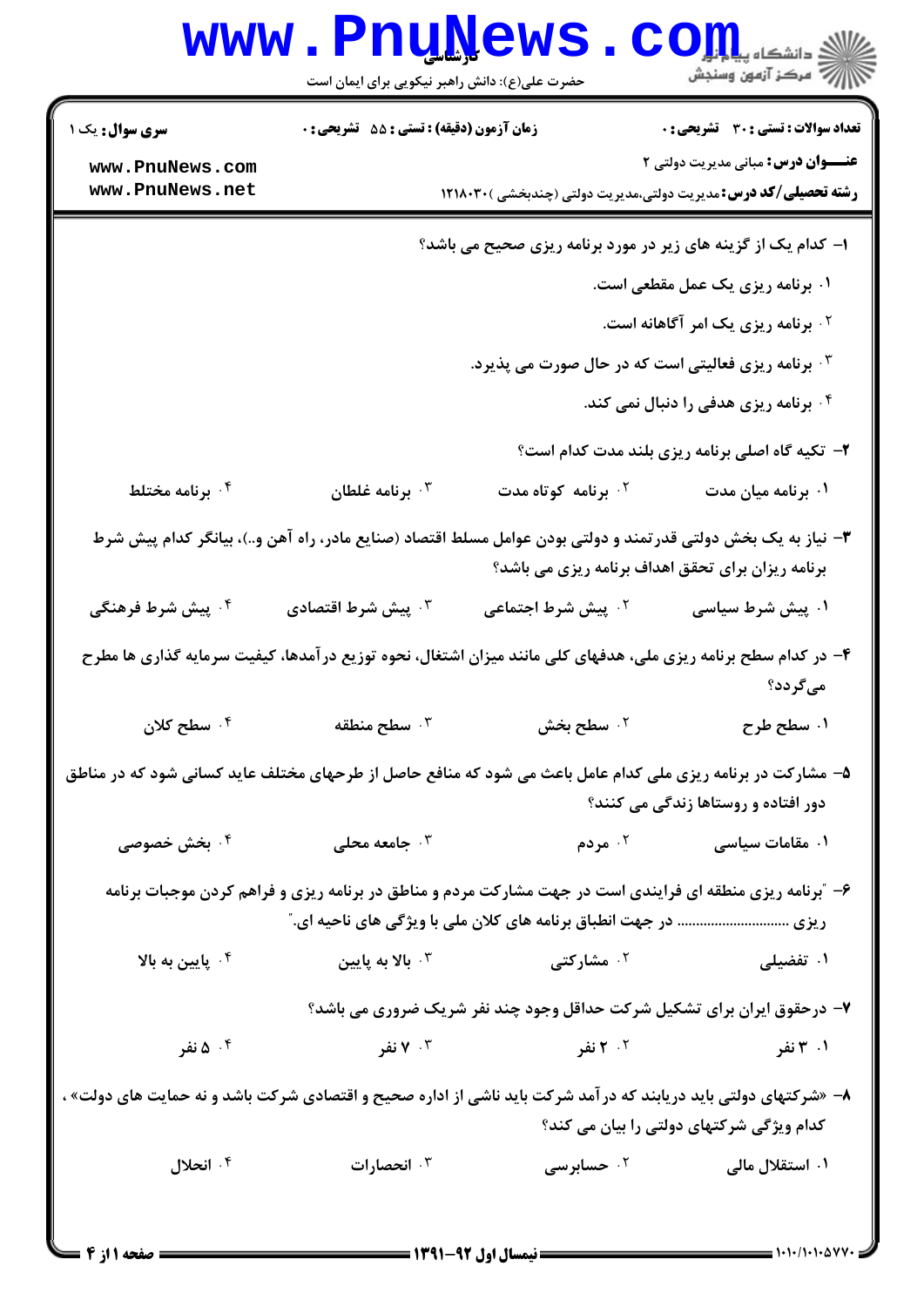|                                                                                                                                  | www.PnuNews                                                                                 |                                                                                                       | اللاد دانشگاه پیاور<br>۱۳ آلو دانشگاه پیاور وسنجش |  |  |  |  |
|----------------------------------------------------------------------------------------------------------------------------------|---------------------------------------------------------------------------------------------|-------------------------------------------------------------------------------------------------------|---------------------------------------------------|--|--|--|--|
| <b>سری سوال : ۱ یک</b>                                                                                                           | حضرت علی(ع): دانش راهبر نیکویی برای ایمان است<br>زمان آزمون (دقیقه) : تستی : 55 آتشریحی : 0 |                                                                                                       | <b>تعداد سوالات : تستی : 30 ٪ تشریحی : 0</b>      |  |  |  |  |
| www.PnuNews.com<br>www.PnuNews.net                                                                                               |                                                                                             | <b>رشته تحصیلی/کد درس:</b> مدیریت دولتی،مدیریت دولتی (چندبخشی ) <b>۱۲۱۸۰۳۰</b>                        | <b>عنـــوان درس:</b> مبانی مدیریت دولتی ۲         |  |  |  |  |
| ۹- کدام یک از گزینه های زیر از وظایف مجمع عمومی شرکتهای دولتی می باشد؟                                                           |                                                                                             |                                                                                                       |                                                   |  |  |  |  |
| <b>گ تصویب سازمان و تشکیلات شرکت</b>                                                                                             |                                                                                             | ۰۱ نصب و عزل کارکنان                                                                                  |                                                   |  |  |  |  |
| ۰۴ اداره امور جاری شرکت                                                                                                          |                                                                                             | ۰ <sup>۳</sup> رسیدگی به صورتهای مالی $\cdot$                                                         |                                                   |  |  |  |  |
|                                                                                                                                  |                                                                                             | ۱۰- کدام شرکت جزء شرکت هایی است که به منظور ارائه خدمات عمرانی و زیربنایی بوجود آمده است؟             |                                                   |  |  |  |  |
| ۰۴ شرکت مخابرات                                                                                                                  | شركت بيمه ايران $\cdot^{\mathsf{v}}$                                                        | ۰ <sup>۲</sup> سازمان غله                                                                             | ۰۱ شرکت ملی نفت                                   |  |  |  |  |
| 11- انواع شرکت های دولتی از نظر مقررات تشکیلاتی و استخدامی کدام است؟                                                             |                                                                                             |                                                                                                       |                                                   |  |  |  |  |
|                                                                                                                                  | ۰ <sup>۲</sup> دولتی- خصوصی                                                                 |                                                                                                       | ۰۱ تولیدی- خدماتی                                 |  |  |  |  |
|                                                                                                                                  | ۰۴ انتفاعی- غیرانتفاعی                                                                      |                                                                                                       | شمول- غيرمشمول $\cdot^{\mathsf{y}}$               |  |  |  |  |
|                                                                                                                                  |                                                                                             | ۱۲– کدام یک از گزینه های زیر بیانگر انواع نظارت قوه مجریه بر شرکت های دولتی می باشد؟                  |                                                   |  |  |  |  |
|                                                                                                                                  | ۰ <sup>۲</sup> نظارت قضایی- نظارت عملیاتی                                                   | ۰۱ نظارت مالی – نظارت عملیاتی                                                                         |                                                   |  |  |  |  |
| ۰۴ نظارت عملیاتی <sup>–</sup> نظارت پارلمانی                                                                                     |                                                                                             | <b>۴ نظارت قضایی- نظارت پارلمانی</b>                                                                  |                                                   |  |  |  |  |
|                                                                                                                                  |                                                                                             | ۱۳- نظارت قضایی قوه مقننه بر شرکتهای دولتی از طریق چه مرجعی صورت می گیرد؟                             |                                                   |  |  |  |  |
|                                                                                                                                  | <sup>۲ .</sup> دیوان عالی کشور                                                              |                                                                                                       | ۰۱ دیوان محاسبات                                  |  |  |  |  |
|                                                                                                                                  | شازمان برنامه و بودجه $\cdot$ ۴                                                             |                                                                                                       | ۰ <sup>۳</sup> سازمان بازرسی کل کشور $\cdot$      |  |  |  |  |
|                                                                                                                                  |                                                                                             | ۱۴- در ایران شرکتهای دولتی به چه صورتی تشکیل می شوند؟                                                 |                                                   |  |  |  |  |
| ۰۴ شرکت تضامنی                                                                                                                   | <b>۰۳ شرکت سهامی</b>                                                                        | ۰ <sup>۲</sup> شرکت چند منظوره                                                                        | ۰۱ شرکت تعاونی                                    |  |  |  |  |
|                                                                                                                                  |                                                                                             | ۱۵– درکدام نوع تمرکز، مرکز سیاسی واحدی عهده دار و مسئول اداره کلیه امور عمومی، اعم از ملی و محلی است؟ |                                                   |  |  |  |  |
| ۰ <sup>۴</sup> تمرکز فنی                                                                                                         | ۰ <sup>۳</sup> تمرکز سازمانی                                                                | ۰ <sup>۲</sup> تمرکز اداری                                                                            | ۰۱ تمرکز سیاسی                                    |  |  |  |  |
| ۱۶– اعطای اختیار کامل برای اخذ تصمیم نسبت به یک یا چند امر معین عمومی به یک موسسه دولتی یا یک سازمان عمومی،<br>چه نامیده می شود؟ |                                                                                             |                                                                                                       |                                                   |  |  |  |  |
| ۰۴ عدم تمرکز فنی                                                                                                                 | عدم تمرکز اداری $\cdot$ "                                                                   | ۰۲ عدم تمرکز سازمانی                                                                                  | ۰۱ عدم تمرکز سیاسی                                |  |  |  |  |
| ۱۷- در قانون شهرداری ایران مصوب ۱۳۳۴، حداقل جمعیت شهر برای تشکیل شهرداری چه میزان تعیین شده بود؟                                 |                                                                                             |                                                                                                       |                                                   |  |  |  |  |
| ۰۴ ۱۰هزار نفر                                                                                                                    | ۰۰۳ هزار نفر                                                                                | ۰ <sup>۲</sup> ۵ هزار نفر                                                                             | ۰۱ / هزار نفر                                     |  |  |  |  |
|                                                                                                                                  |                                                                                             |                                                                                                       |                                                   |  |  |  |  |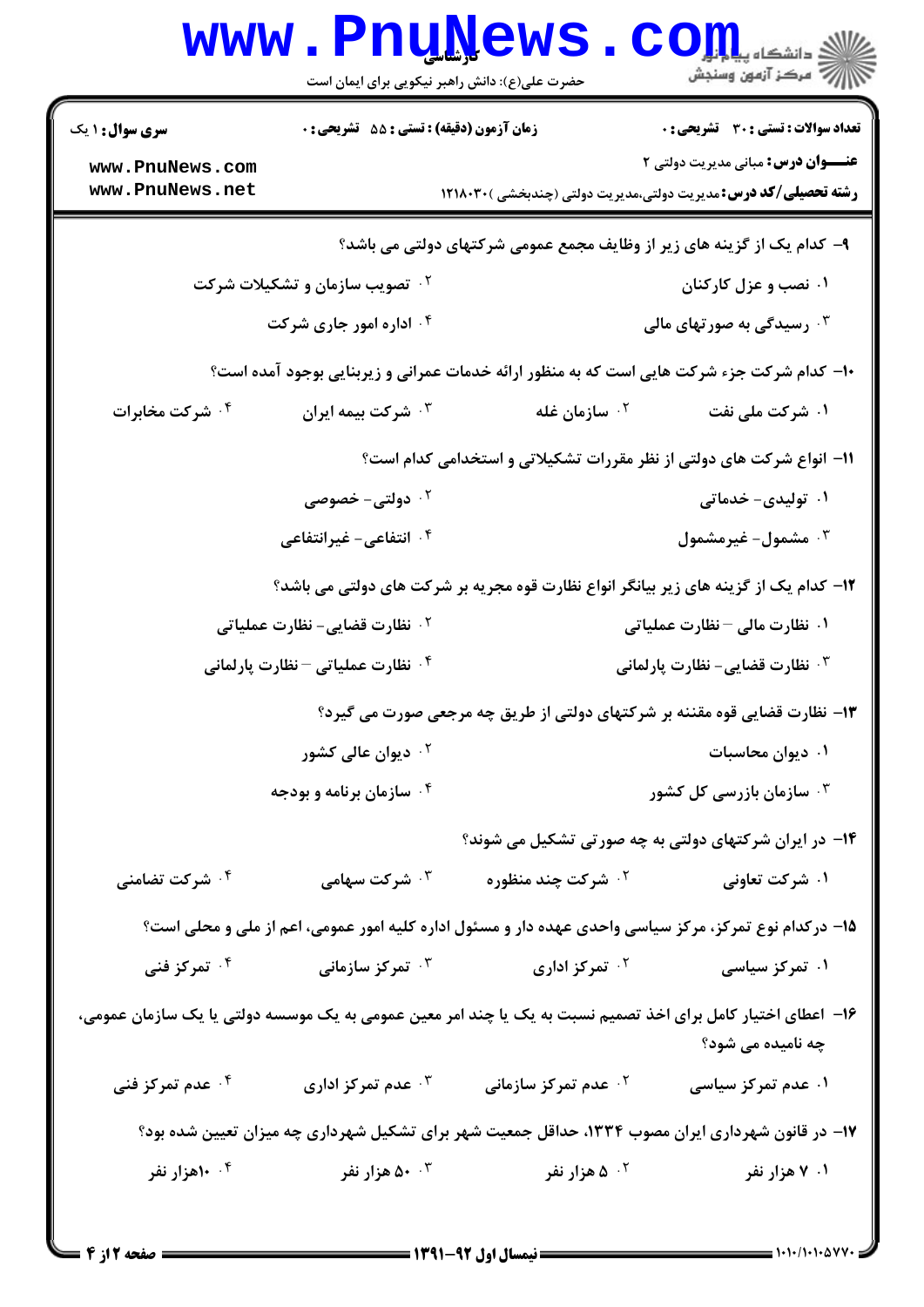|                                                                                                                                                       | <b>www.PnuNews</b><br>حضرت علی(ع): دانش راهبر نیکویی برای ایمان است |                                                                                                              | الاد دانشگاه پیام <mark>براور</mark><br>ال <sup>تن</sup> مرکز آزمون وسنجش |  |
|-------------------------------------------------------------------------------------------------------------------------------------------------------|---------------------------------------------------------------------|--------------------------------------------------------------------------------------------------------------|---------------------------------------------------------------------------|--|
| <b>سری سوال : ۱ یک</b>                                                                                                                                | زمان آزمون (دقیقه) : تستی : 55 آتشریحی : 0                          |                                                                                                              | <b>تعداد سوالات : تستی : 30 - تشریحی : 0</b>                              |  |
| www.PnuNews.com<br>www.PnuNews.net                                                                                                                    |                                                                     |                                                                                                              | <b>عنـــوان درس:</b> مبانی مدیریت دولتی ۲                                 |  |
|                                                                                                                                                       |                                                                     | <b>رشته تحصیلی/کد درس:</b> مدیریت دولتی،مدیریت دولتی (چندبخشی )۲۱۸۰۳۰                                        |                                                                           |  |
|                                                                                                                                                       |                                                                     | ۱۸– درجه استقلال سازمانهای محلی با کدام گزینه ارتباط زیادی دارد؟                                             |                                                                           |  |
| ۰۴ وضعیت مالی                                                                                                                                         | ۰۳ میزان جمعیت                                                      | ۰۲ حاکمیت                                                                                                    | ۰۱ اختیارات                                                               |  |
|                                                                                                                                                       |                                                                     | ۱۹ – کدام  نوع عوارض معمولا بر منابعی وضع می شوند که به سهولت در دسترس سازمانهای محلی قرار <u>نمی گیرند؟</u> |                                                                           |  |
|                                                                                                                                                       | <sup>۲</sup> ۰ عوارض توام با مالیات                                 |                                                                                                              | ۰۱ عوارض غیرمستقیم                                                        |  |
|                                                                                                                                                       | ۰ <sup>۴</sup> عوارض مستقیم                                         |                                                                                                              | ا مالیات بر ارزش افزوده $\cdot$ ۳                                         |  |
| +۲- کدام یک از وسایل قانونی که حکومت مرکزی برای اعمال کنترل و نظارت غیرمستقیم در اختیار دارد، ارتباط زیادی به<br>گزارش دارد ولی از آن شدیدتر می باشد؟ |                                                                     |                                                                                                              |                                                                           |  |
| ۰۴ کمک مالی و فنی                                                                                                                                     | ۰۳ عزل مأموران                                                      | ۰ <sup>۲</sup> کلاسهای آموزشی                                                                                | ۰۱ بازرسی                                                                 |  |
|                                                                                                                                                       |                                                                     | <b>۲۱</b> - شاخص یا مقیاسی که برای آن میزان معین می شود چه نام دارد؟                                         |                                                                           |  |
| کیفیت $\cdot$ ۴                                                                                                                                       | کنترل $\cdot^{\mathsf{r}}$                                          | استاندارد $\cdot$ ۲                                                                                          | ۰۱ متغیر                                                                  |  |
|                                                                                                                                                       |                                                                     | 22- کدام نوع کنترل قبل از آنکه عملی واقع و نتیجه ای حاصل شود، راه اصلاح را ارئه می دهد؟                      |                                                                           |  |
| ۰ <sup>۴</sup> زمان وقوع                                                                                                                              | آينده نگر $\cdot$                                                   | ۰ <sup>۲</sup> حال نگر                                                                                       | ۰۱ گذشته نگر                                                              |  |
|                                                                                                                                                       |                                                                     | ۲۳– براساس قانون اساسی جمهوری اسلامی ایران کدام مرجع در راس هرم قدرت حاکمیت قرار دارد؟                       |                                                                           |  |
| ۰ <sup>۴</sup> قوه قضائیه                                                                                                                             | قوه مجريه $\cdot$                                                   | ۰ <sup>۲</sup> رئیس جمهور                                                                                    | ۰۱ رهبر                                                                   |  |
|                                                                                                                                                       |                                                                     | ۲۴- کدام یک از گزینه های زیر از وظایف رهبری است که می تواند بطور غیر مستقیم وسیله ای برای اعمال نظارت وی بر  | سازمانهای دولتی باشد؟                                                     |  |
|                                                                                                                                                       | <sup>۲ .</sup> فرماندهی کل نیروهای مسلح                             |                                                                                                              | ۰۱ اعلان جنگ و صلح                                                        |  |
|                                                                                                                                                       | ۰۴ نظارت بر حسن اجرای سیاستهای کلی نظام                             | ۰۳ نصب و عزل رئیس قوه قضاییه $\cdot$ ۳                                                                       |                                                                           |  |
|                                                                                                                                                       |                                                                     | ۲۵– استیضاح وزیر یا هیئت وزیران باید به امضای حداقل چند نفر از نمایندگان برسد تا قابل طرح در مجلس شود؟       |                                                                           |  |
|                                                                                                                                                       | ۰۲ ده نفر از  نمایندگان                                             |                                                                                                              | ۰۱ یک چهارم نمایندگان                                                     |  |
|                                                                                                                                                       | ۰۴ یک نفر از نمایندگان                                              |                                                                                                              | ۰۳ یک سوم نمایند <i>گ</i> ان                                              |  |
| ۲۶– مقرراتی را که از طرف مقامات مختلف قوه اجراییه مانند هیات وزیران، استانداران، فرمانداران و سایر مقامات وضع می                                      |                                                                     |                                                                                                              |                                                                           |  |
|                                                                                                                                                       |                                                                     |                                                                                                              | شود، چه می نامند؟                                                         |  |
| ۰۴ ابلاغیه                                                                                                                                            | ا آيين نامه $\cdot$                                                 | ۰ <sup>۲</sup> دستورالعمل                                                                                    | ۰۱ بخشنامه                                                                |  |
|                                                                                                                                                       |                                                                     |                                                                                                              |                                                                           |  |